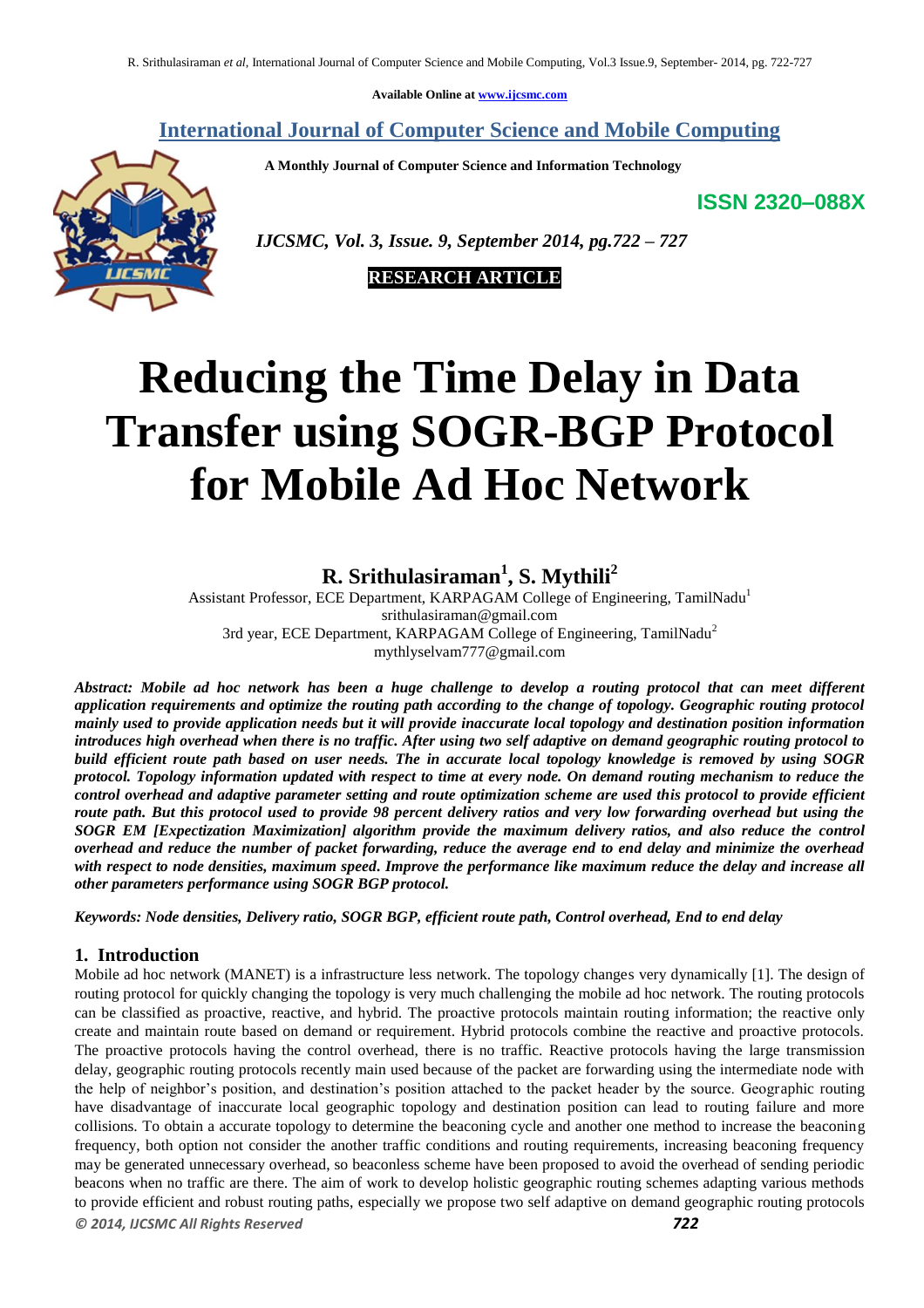R. Srithulasiraman *et al*, International Journal of Computer Science and Mobile Computing, Vol.3 Issue.9, September- 2014, pg. 722-727

that provide transmission paths based on the need of applications [1]. The two protocols having the advantage of reduce the control overhead, efficient routing is achieved, optimization schemes are designed to make route path, these protocol give the maximum end to end delay from source to destination while packet are transfer and also control overhead high [1]. In our protocol SOGR EM algorithm are mainly designed to reduce the delay and control overhead and considering respect to the two factors maximum speed and node density. Improve the all the parameters performance using SOGR BGP algorithm used, it give very minimum end to end delay, and overall performance is improved compare to SOGR EM protocol.

## **2. Related Work**

The novel efficient geographic multicast protocol (EGMP) has high packet delivery ratio and low control overhead based route. Face routing approach that routes the message in the faces of the network, the faces are recognizable and constructible and capture geometric features [2], this routing reduce the overhead [3].Various route discovery and maintenance purpose using hello messages that rely on recently proposed protocol [4].

## **3. Method**

- a) : AODV (Ad hoc on demand distance vector routing) It is a basic protocol, this protocol is used to establish a route path but this protocol provide a in accurate local topology information so lead to routing failure.
- b) GPSR: (Greedy perimeter stateless routing) this protocol are used to reduce the control overhead.
- c) SOGR HR: (Hybrid reactive mechanism) this scheme used to find out the next hop of a forwarding node [1]. The path find out from the forwarding node to destination, the next hop determined by using this scheme.
- d) SOGR GR: (Geographic based reactive mechanism) this protocol is avoid the collision, it mainly depend on only one hop neighbor's positions. The SOGR GR and HR the two protocols are mainly have the important parameter. Set there parameter get optimal performance. The above two protocols are used to forward the packet from source to destination with out collision but it will provide maximum end to end delay, and also overhead, so we are using the protocol SOGR EM (Expectization Maximization) algorithm to reduce the delay and control overhead.
- e) SOGR EM: (Expectization Maximization), The Expectization maximization algorithm combined with the SOGR to get a better performance of reduces the delay and control overhead. Using SOGR BGP Protocol will get very minimum delay during transmission and better performance.

#### **3.1 SOGR EM Protocol steps**

- 1) In between source and destination having the number of stages, it consists of number of nodes.
- 2) All the nodes find the maximum likelihood value of every stage.
- 3) Which node having the maximum value of every stage, that node selected and forward the packet from source to destination.
- 4) Finally data reach the destination.



**Figure 1:** Block diagram of SOGR EM algorithm

Figure 1 shows the following working steps;

- 1. Source node and destination node in between using SOGR EM algorithm.
- 2. Find the maximum likelihood value of all intermediate nodes.
- 3. Select the maximum likelihood value node and forward the packet from source to destination.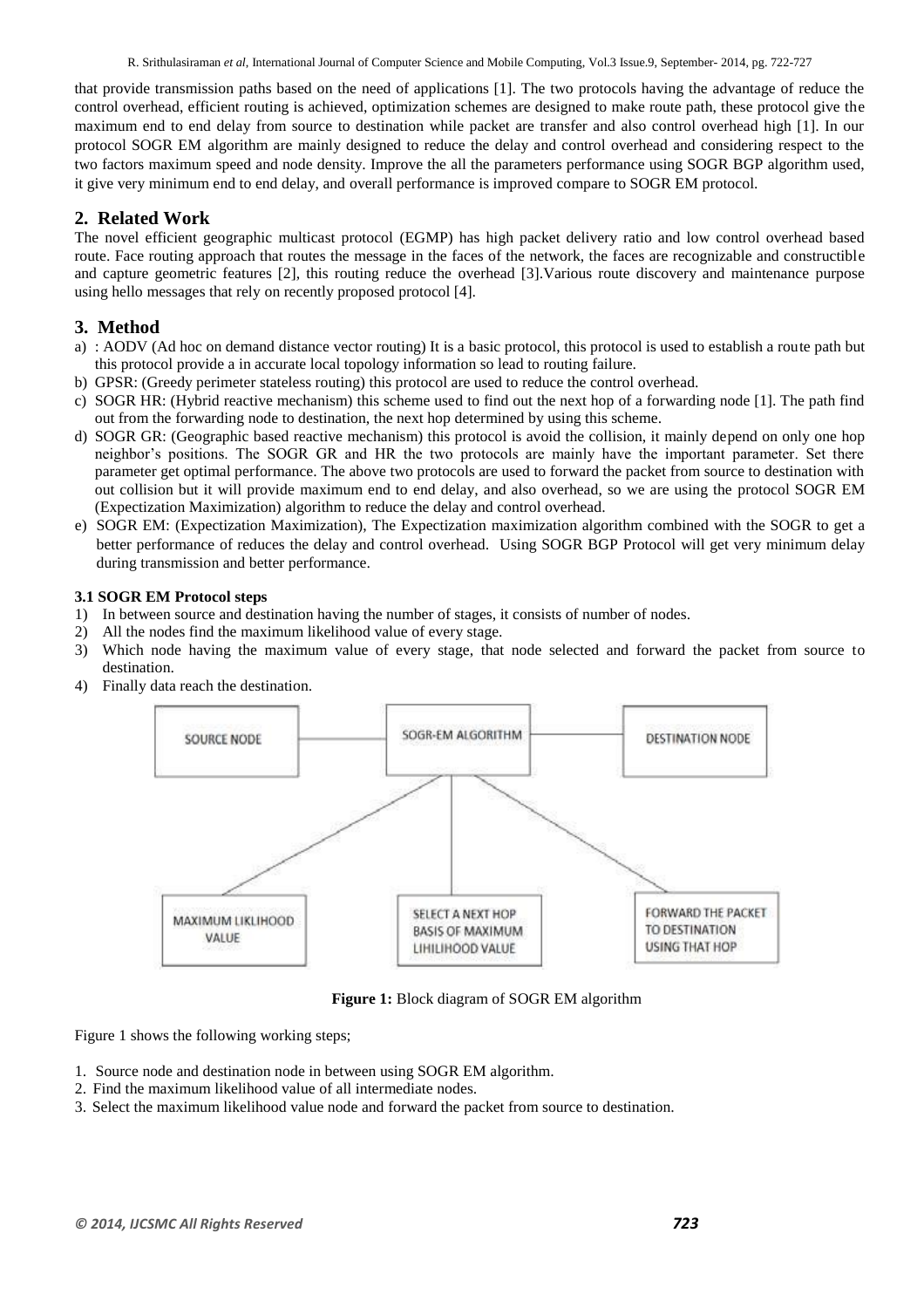

**Figure 2:** Multistage representation of SOGR EM algorithm

- a) Consider the above figure 2, in between source node and destination node having the three stages, each stage containing three nodes.
- b) In every stage represented by stage1, stage2, stage 3, with respect to source one hop neighbor, two hop neighbor and three hop neighbor.
- c) In first stage (one hop neighbor) find the maximum likelihood value of every node and which node having the maximum value that node will be selected and forward the packet from source to corresponding one hop neighbor node.
- d) Find the two hop neighbor, maximum likelihood value of all nodes, and which node having the maximum value that node will be selected and forward the packet from one hop neighbor to two hop neighbor node.
- e) The third hop neighbor find the maximum likelihood value of all node and which node having the maximum value that node will be selected and forward the packet from two hop neighbor three hop neighbor.
- f) Finally the packet forward from three hop neighbor to destination.

The proposed protocol steps given below (SOGR-BGP)

#### **3.2 SOGR BGP protocol steps**

Combining SOGR BGP protocol, It provide very minimum delay compare to SOGR EM protocol. SOGR BGP protocol operation are given below

SOGR BGP adjacent, called peers, are established by manual configuration between [routers](http://en.wikipedia.org/wiki/Router_%28computing%29) to create a [TCP](http://en.wikipedia.org/wiki/Transmission_Control_Protocol) session on [port](http://en.wikipedia.org/wiki/TCP_and_UDP_port) 179. A BGP speaker sends 19-byte keep-alive messages every 30 seconds to maintain their connection. Among routing protocols, BGP is unique in using TCP as its transport protocol.

When SOGR BGP runs between two peers in the same [autonomous system](http://en.wikipedia.org/wiki/Autonomous_system_%28Internet%29) (AS), it is referred to as Internal BGP (iBGP or Interior Border Gateway Protocol). When it runs between different autonomous systems, it is called External BGP (EBGP or Exterior Border Gateway Protocol). Routers on the boundary of one AS exchanging information with another AS are called border or edge routers or simply eBGP peers and are typically connected directly, while iBGP peers can be interconnected through other intermediate routers. Other deployment topologies are also possible, such as running eBGP peering inside a [VPN](http://en.wikipedia.org/wiki/VPN) tunnel, allowing two remote sites to exchange routing information in a secure and isolated manner.

The main difference between iBGP and eBGP peering is in the way routes that were received from one peer are propagated to other peers. For instance, new routes learned from an eBGP peer are typically redistributed to all other iBGP peers as well as all eBGP peers. However, if new routes were learned on an iBGP peering, then they are re-advertised only to all other eBGP peers. These route-propagation rules effectively require that all iBGP peers inside an AS are interconnected in a full mesh.

Filtering routes learned from peers, their transformation before redistribution to peers or before plumbing them into the [routing](http://en.wikipedia.org/wiki/Routing_table)  [table](http://en.wikipedia.org/wiki/Routing_table) is typically controlled via route-maps mechanism. These are basically rules which allow to apply certain actions to routes matching certain criteria on either ingress or egress path. These rules can specify that the route is to be dropped or, alternatively, its attributes are to be modified. It is usually the responsibility of the AS administrator to provide the desired route-map configuration on a router supporting SOGR BGP.

Combining SOGR with BGP it will give the better performance compare to SOGR EM protocol.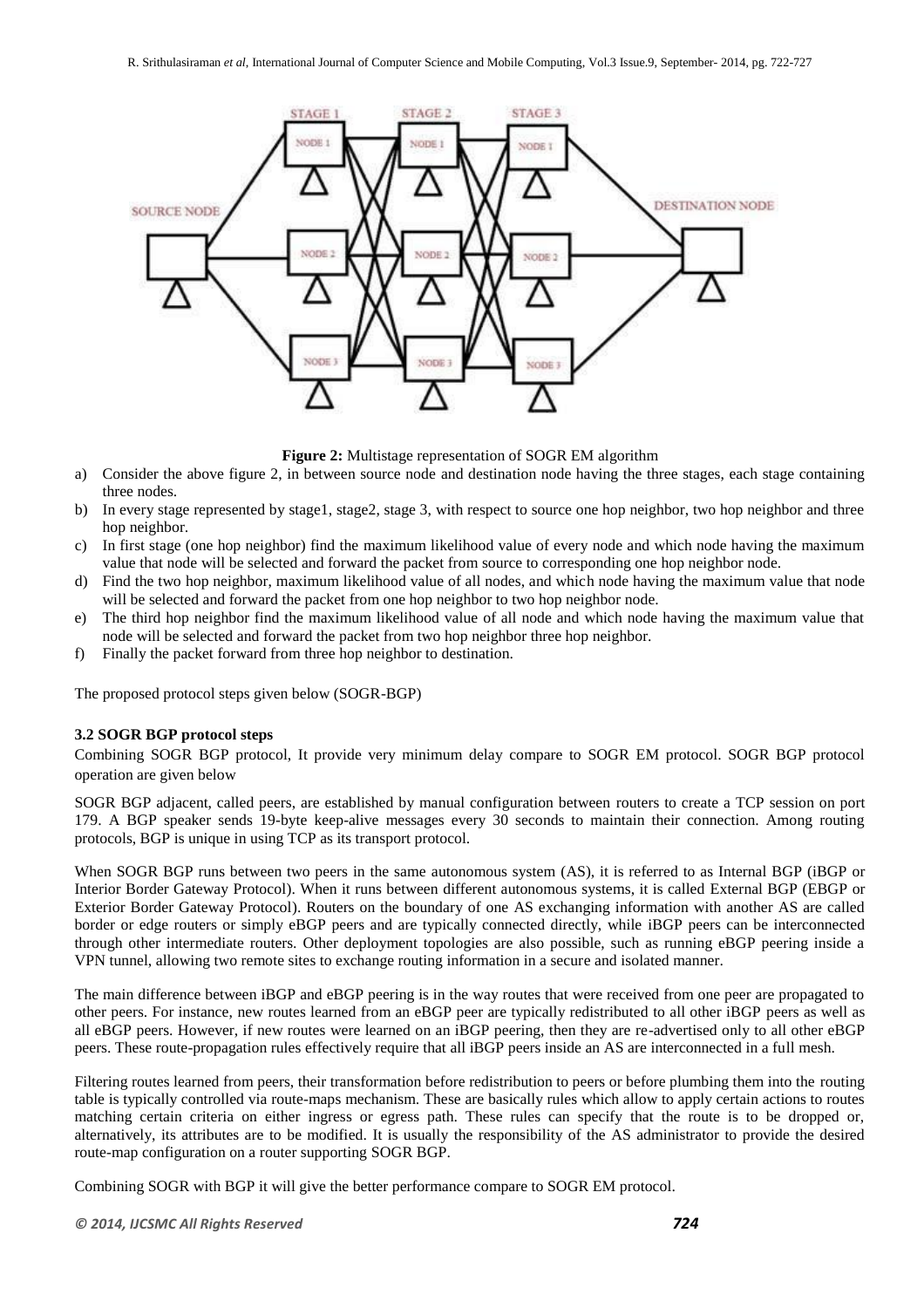#### **4. Performance Evaluation**

In this section, we evaluate the performance of SOGR HR, SOGR GR and SOGR EM, SOGR BGP with respect to moving speed, node densities.

#### **4.1 Simulation Results**

The simulation result mainly determines by consider the existing system simulation result of SOGR, it will be find out by [1]. Consider the above simulation result and it consist of the parameter of average end to end delay, control overhead, and average number of packet forwarding, overhead with respect to maximum speed, and node densities.





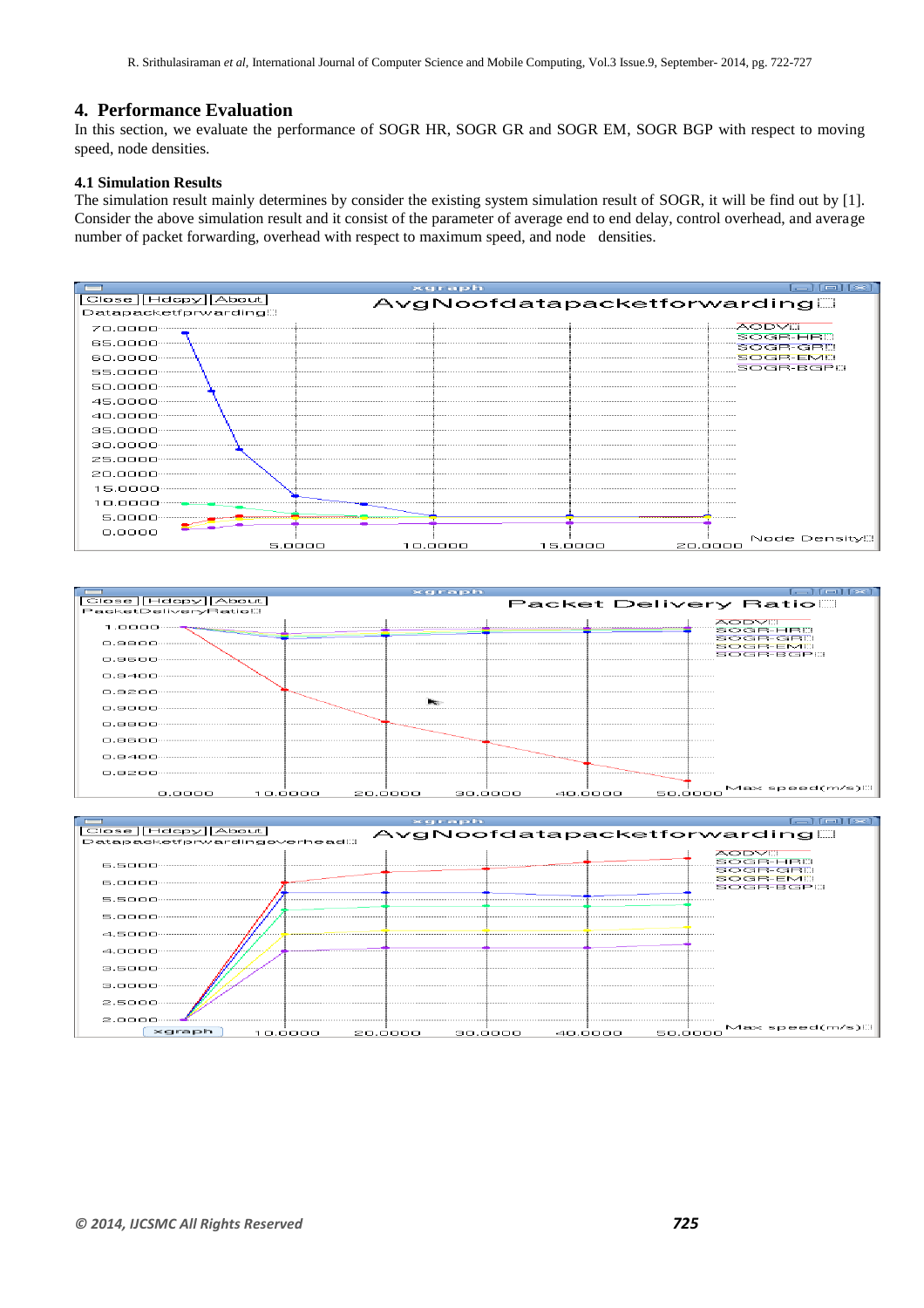R. Srithulasiraman *et al*, International Journal of Computer Science and Mobile Computing, Vol.3 Issue.9, September- 2014, pg. 722-727